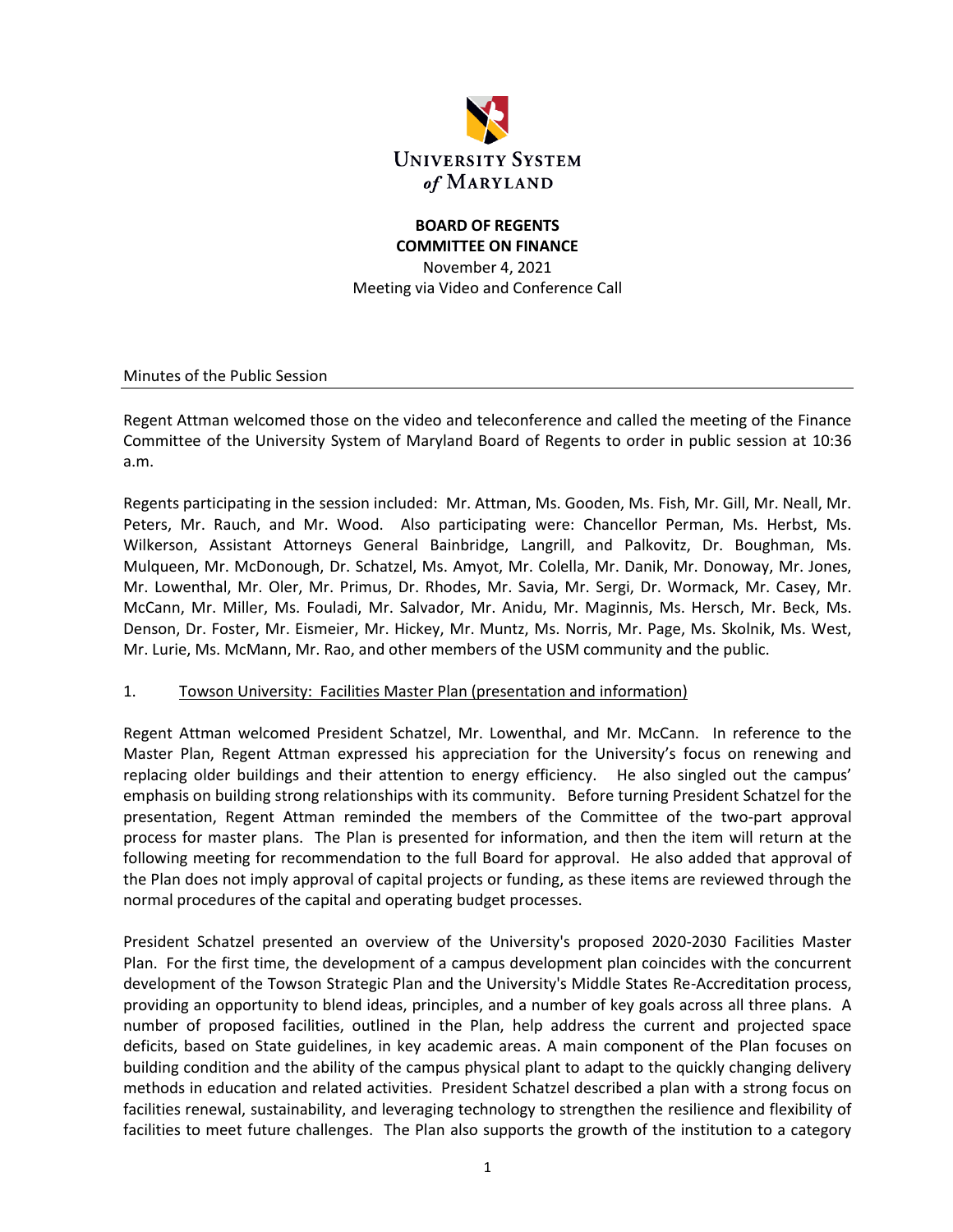"R2: Doctoral University" by expanding research capabilities. Finally, the Plan has been developed in close coordination with a wide range of campus and off-campus interests, including student groups, faculty, staff, and local community organizations. Regent Attman thanked President Schatzel and commended the Towson team on its Facilities Master Plan.

#### **The Finance Committee accepted the item for information purposes.**

Before moving to the next item on the agenda, Regent Attman said that he would like to take the opportunity to provide an "educational briefing, " as the committee does from time to time, on the topic of USM Revenue Bonds. He then turned to Vice Chancellor Herbst, who recognized Mr. Page, Ms. Denson, and Ms. Norris, of her financing, debt, and fund balance management team.

Vice Chancellor Herbst stated that the USM issues Revenue Bonds under the Authority of the Maryland Education Code and within the guidelines set in the Indenture of Trust between the System and the Trustee. Revenue Bonds are a form of borrowing where the USM pledges its revenue against the bonds. Typically, the USM issues tax exempt bonds, where the owner of the bond will not pay taxes on the interest payments. Vice Chancellor Herbst explained that tax-exempt debt is subject to IRS rules on the use of the assets financed with the debt proceeds—referred to as private-use rules—and is also limited in terms of refinancing opportunities. Specifically, "Advance Refundings" are not allowed for taxexempt debt. In certain instances, the USM issues taxable debt, such as in the case of an advanced refunding or governmental incentive programs, such as the Build America Bonds. By contrast, Project Financing is debt that is issued to finance a single, specific project; Public-private partnerships (P3s) for student housing are an example of a Project Financing. Project financings depend on the financial strength of the project being financed, and typically the purchasers of project financing debt require protection in the form of reserves for debt service, and renewal and replacement. As a result, this ultimately increases the amount that must be issued/borrowed for the project's direct spending needs—unlike broadly-backed debt such as the System's Revenue Bonds which do not have debt service or other reserve requirements.

Vice Chancellor Herbst then returned the focus to Revenue Bonds. The bonds can be issued to provide funding for auxiliary and academic facilities—including acquiring, building, constructing, reconstructing, equipping, maintaining, repairing, renovating, and operating the facilities. She noted, importantly, that Revenue Bonds may only be issued for project funding after projects have been approved. Academic Projects must be approved by the Board, DBM, Governor, and the legislature. Auxiliary Projects, such as residence halls and student unions, must be approved by the Board. The project approvals are then formalized as bond resolutions. Vice Chancellor Herbst stated that Revenue Bonds are repaid from a number of sources, including academic tuition and fees, auxiliary facilities fees, State Appropriations expressly authorized for that purpose; and the revenues from contracts, grants, or gifts received or to be received. The System Office collects debt service for academic projects under a pooled approach, where each institution (other than UMGC) is allocated a portion of the System-wide principal and interest needs for academic projects. Principal and interest payments for auxiliary projects are allocated to each institution and activity based on the project's use of the bond proceeds. Payments are collected from the appropriate institution on a dollar-for-dollar basis. For this reason, affordability is an important consideration facing each auxiliary project decision—there must be a related/appropriate institutional revenue stream to pay the debt service. The projects to be financed and the source of the bond payments are outlined in the Bond Resolution; there are some term limitations. Vice Chancellor Herbst indicated that the System is currently allowed to issue up to \$1.4 billion of debt, which includes bonds, long term notes and leases. She reminded everyone that as had been shared earlier, the USM would be seeking a \$200 million increase to the current debt cap. In closing, Vice Chancellor Herbst offered a "deeper dive" on the topic to any regents who would like to hear more.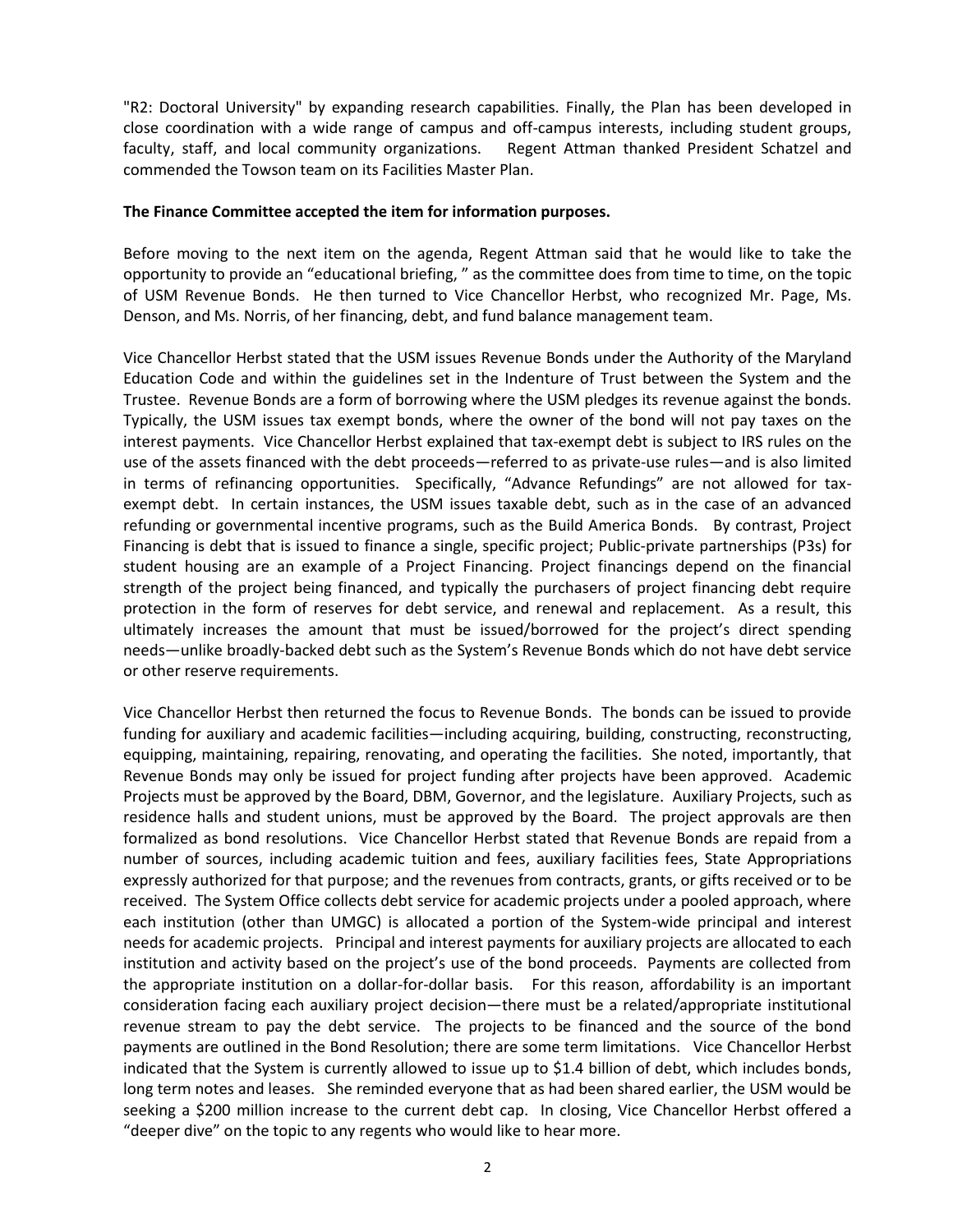### 2. Towson University: Increase Authorization for University Union Expansion and Renovation Project (action)

Regent Attman summarized the item. The University is seeking authorization to increase by \$8 million the total project cost of their University Union Expansion and Renovation project from \$112.7 million to \$120.7 million. Towson is requesting Auxiliary Revenue Bonds for this increase. The project is currently in construction. Regent Attman referred to the detailed description provided in the material, which outlines many of the benefits the projects will have for students on campus, along with the many challenges and changes which are increasing the funding needed to complete this project. Regent Attman pointed out that the largest contributing expenditure related to the abatement of asbestos; it is often difficult to estimate the extent of these matters until demolition begins. In response to Regent Gooden's question about the size of the contingency budget, Mr. Miller, UMB Service Center, responded that they believe that the amount was adequate given the stage of the project.

### **The Finance Committee recommended that the Board of Regents approve the increase to Towson University's Union Expansion and Renovation Project authorization to \$120.7 million, as described in the agenda item.**

(Regent Attman moved recommendation, seconded by Regent Gooden; unanimously approved) Vote Count = YEAs: 7 NAYs: 0 Abstentions: 0

3. University of Maryland, Eastern Shore: Increase in Project Authorization for Campus Conversion to Natural Gas (action)

Regent Attman welcomed Mr. Primus, UMES Vice President, and Mr. Salvador of the UMCP Service Center. Regent Attman described that UMES is requesting Board approval for an increase in authorization for its Natural Gas Conversion Project, from a prior amount of \$6,200,000 to a new total of \$8,045,431. Funding will come from an additional Maryland Energy Administration grant and from USM auxiliary bonds. Last December, the Board of Public Works approved a tidal wetlands license necessary for the construction of a pipeline that would carry natural gas through Salisbury to Somerset County. The project is currently in construction and will provide natural gas that will act as a cleaner bridge fuel for the region until renewable energy options are more feasible. Vice President Primus added that UMES is happy to be an anchor for such an important project and part of a program to use cleaner energy.

### **The Finance Committee recommended that the Board of Regents approve an increase in the project authorization for the University of Maryland Eastern Shore Natural Gas Conversion Project to a new total of \$8,045,431, as described in the agenda item.**

(Regent Attman moved recommendation, seconded by Regent Peters; unanimously approved) Vote Count = YEAs: 7 NAYs: 0 Abstentions: 0

### 4. University System of Maryland: Amendment to the Forty-Third Bond Resolution—Auxiliary Facility and Tuition Revenue Bonds (action)

Regent Attman reviewed the item, describing the two parts of the request. The first part of the request consists of increasing the Towson Union Project bond authorization by \$8 million and increasing the authorization for the UMES Natural Gas Conversion project by \$1,045,430. The second aspect of the amendment is an Official Intent Resolution. This provides the USM with the flexibility to pay invoices with cash balances, and then reimburse itself with bond funding once the money is available. Regent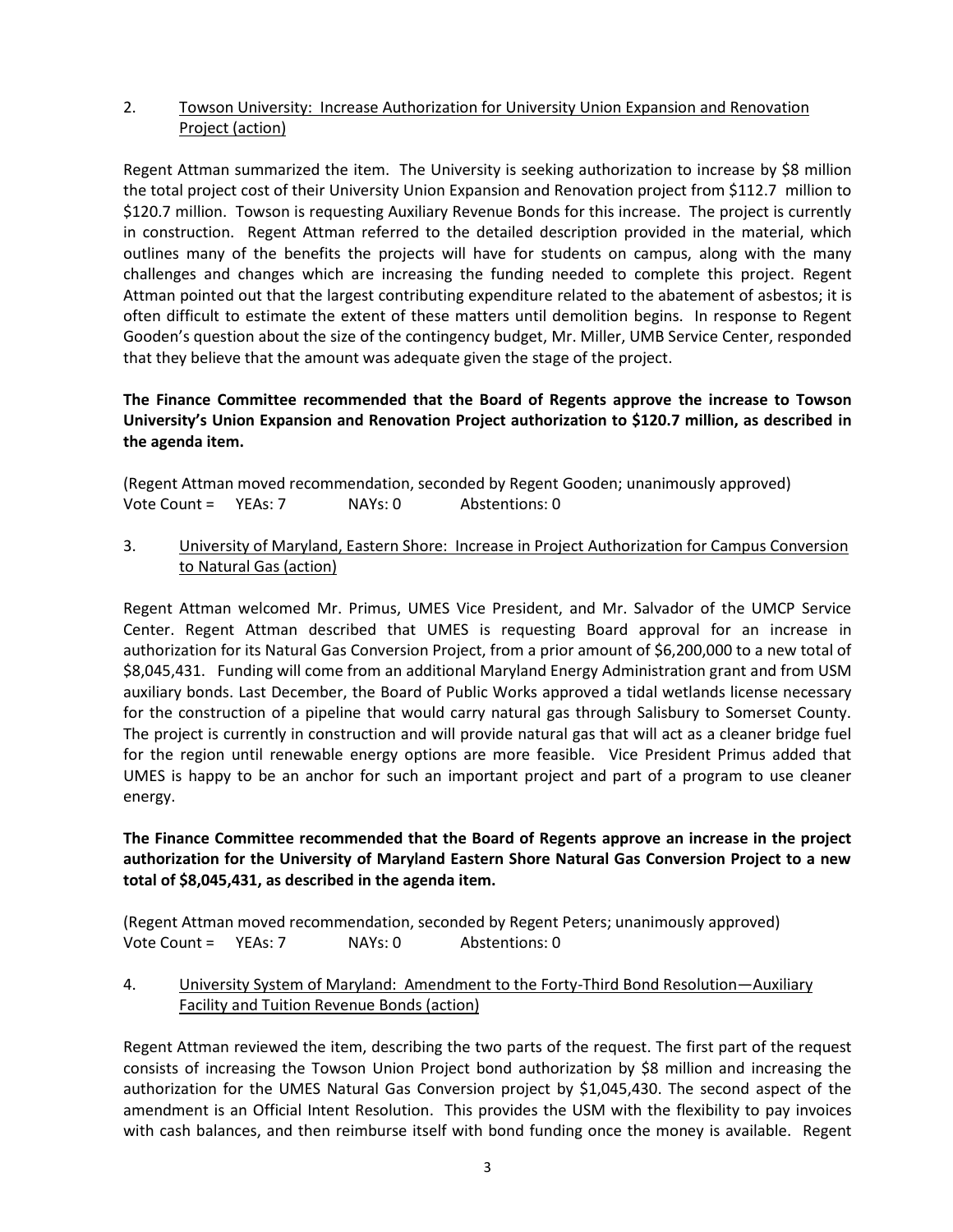Attman explained that the USM currently has an Official Intent Resolution in place for all other bond authorized projects and this action would extend it to the two named projects.

### **The Finance Committee recommended that the Board of Regents approve the Amendment to the Forty-Third Bond Resolution, and the authority to spend cash immediately if needed to be reimbursed from the proceeds of the next bond issue, anticipated for February 2022.**

(Regent Attman moved recommendation, seconded by Regent Fish; unanimously approved) Vote Count = YEAs: 7 NAYs: 0 Abstentions: 0

5. Review of Finance Committee Charge (action)

Regent Attman summarized the item. The Board's Governance and Compensation Committee has asked that each Board committee annually review and update its charge as appropriate. Regent Attman noted several modifications on the document, then opened the floor to discussion. Regent Wood expressed his concern with the removal of item "M." in the list. He explained that as the Finance Committee, its members have a fiduciary responsibility to look at the entire financial system, including intercollegiate athletics. If item "M." were to be stricken from the charge, the Committee would not be fulfilling its obligations to have a systemwide awareness of financial health. Regent Attman reminded everyone that in line with best practices, the Board established a standing Committee on Intercollegiate Athletics and Student-Athlete Health and Welfare. Regent Neall suggested that perhaps financial reporting could continue to be provided to the Finance Committee, by the new ICA Committee, with feedback shared back to the ICA Committee. Following the brief discussion on the matter, the item was tabled for further amendment.

### **There was no action taken on the item.**

6. University of Maryland, College Park: Amendment to 2016 Sale of Land to Prince George's County to Provide a Right-of-Way for a Crossing over CSX Tracks between Riverdale Park Station and Rivertech Court (action)

Regent Attman recognized Mr. Colella, Vice President, and Mr. Maginnis, Assistance Vice President of Real Estate, for the University of Maryland, College Park. Regent Attman summarized the item. The University is requesting approval to amend a real estate transaction that was previously approved by the Board of Regents in February of 2015. The University is currently seeking approval to extend the Agreement of Sale with Prince George's County by one additional year. The University originally sought and was granted approval to sell 3.3 acres of to the County for the construction of a bridge over the CSX tracks. The consideration for the sale was \$1.4 million based on the appraisals at the time, with the understanding that the County could satisfy the purchase price obligation by identifying, funding, and completing one or more public works and engineering projects mutually agreed upon by the University, the System and the BPW for not less than the land's value. If no project or projects were identified within five years of sale closing, the County would be obligated to pay the \$1.4 million plus 2% interest compounded annually.

**The Finance Committee recommended that the Board of Regents approve for the University of Maryland, College Park an amendment to the Agreement of Sale between the University and Prince George's County extending the deferred consideration period by one year for the County to meet its obligation to identify public works projects sufficient to satisfy the purchase price, consistent with the University System of Maryland Procedures for the Acquisition and Disposition of Real Property.**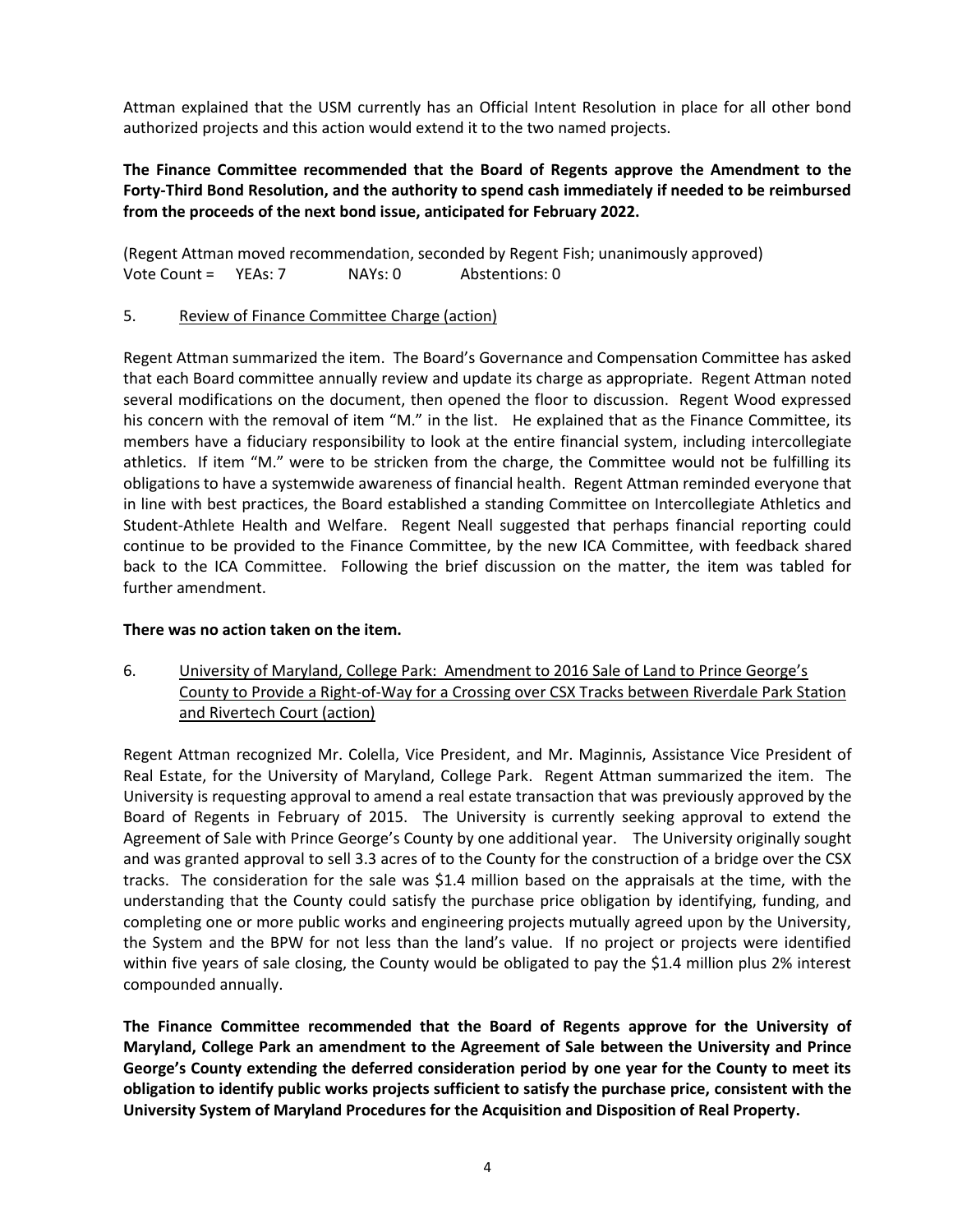(Regent Attman moved recommendation, seconded by Regent Fish; unanimously approved) Vote Count = YEAs: 7 NAYs: 0 Abstentions: 0

### 7. Frostburg State University: Voluntary Separation Incentive Plans for Four Groups of Employees (action)

Regent Attman recognized Mr. Donoway, Vice President, and Ms. Hersch, CHRO for Frostburg State University. Regent Attman explained that FSU is seeking Board approval to offer four Voluntary Separation Incentive Plans for exempt and nonexempt staff, both those in a bargaining unit and those who are not part of a bargaining unit. The plans were designed to provide the university a certain amount of flexibility, including the right to limit the total number of applications approved, and the number of applications approved in a particular department, work unit or job category. A total of 45 employees are eligible to participate in one of the plans. Regent Attman stated that employees who elect to participate and whose application is approved, will receive an incentive payment as calculated under the plans and must separate from the university by the end of February 2022. The university has negotiated with AFSCME and reached agreement on the terms of the plans applicable to bargaining unit members. He advised that the Attorney General's Office has approved the plans for legal sufficiency. Mr. Donoway reminded the committee that the university submitted VSIPs in last April, however they ran short of time.

### **The Finance Committee recommended that the Board of Regents approve the four Voluntary Separation Plans for Frostburg State University as presented.**

(Regent Attman moved recommendation, seconded by Regent Gill; unanimously approved) Vote Count = YEAs: 7 NAYs: 0 Abstentions: 0

#### 8. Fall 2021 Enrollment Update and FY 2022 FTE Estimate (presentation and information)

After recognizing Senior Vice Chancellor Boughman and Associate Vice Chancellor Coleman, of Academic Affairs; and Assistant Vice Chancellor Muntz of Administration and Finance, Regent Attman stated that the committee would spend a little extra time on the enrollment report, as enrollment is somewhat lower than projected last spring. He added that this is in line with the national trends, which are also lower. Regent Attman then asked Regent Fish, chair of the Board's Enrollment Workgroup, to make a few comments on the work of her group. Regent Fish stated that the Workgroup was established to dig deeper into enrollment trends and campus plans that reflect the changing market shifts in demand. The Workgroup is scheduled to meet on November 29 and the Fall 2021 enrollment will be discussed in greater detail at that time. The Enrollment Workgroup found consensus that student success and student-centered approaches are key to future enrollment stability. And importantly, the USM's Strategic Plan is also focused on outcomes for improving student success and providing Maryland's future workforce. Regent Gooden asked that the Workgroup also take a look at what would occur if enrollment were to drop below a certain level at institutions, and what specifically is that level.

Regent Attman then turned to Mr. Muntz, who provided a presentation to the committee. The presentation is available online [https://www.usmd.edu/regents/agendas/.](https://www.usmd.edu/regents/agendas/) As indicated in the report, the enrollment decreased 4.2% across the USM, with approximately half of the decrease at UMGC. The other half of the decrease was the combined enrollment loss at the comprehensive universities specifically, Coppin, Frostburg, Salisbury, Towson, UBalt, and University of Maryland Eastern Shore. On a positive note, there was an increase in the number of first-time, full-time new undergraduates at several institutions—Towson, UMBC, and UMCP. The Full-time Equivalent credit-hour decreased, but not as much as the headcount enrollment. This would indicate that the enrollment losses were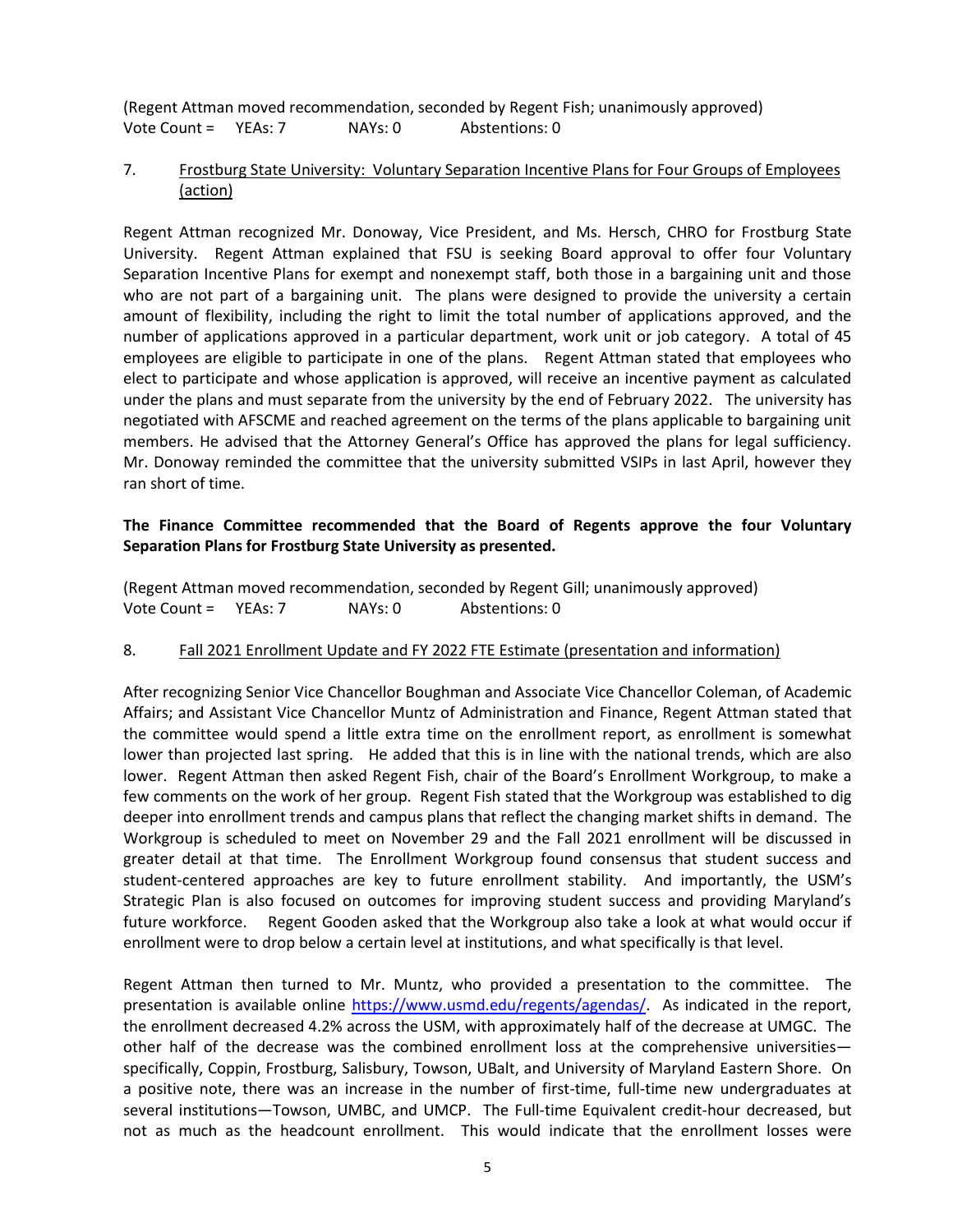disproportionately part-time students. The part-time decreases were for both undergraduate and graduate students. As reported in national summaries and articles, the overarching national trends in higher education are impacting USM. Mr. Muntz offered that while we do not yet know the full impact of the pandemic on higher education, we do know that prior to the pandemic enrollment demand was changing. The USM enrollment changes reflect these same national demographic and market demand changes. Mr. Muntz closed by saying that for USM to maintain enrollment, it will require increased attention to retention as well as establishing new pipelines and offering new educational opportunities to be responsive to changing demand. Regent Attman thanked Mr. Muntz for his presentation.

### **The Finance Committee accepted the item for information purposes.**

#### 9. Convening Closed Session

Regent Attman read the Convene to Close Statement.

"The Open Meetings Act permits public bodies to close their meetings to the public in circumstances outlined in §3-305 of the Act and to carry out administrative functions exempted by §3-103 of the Act. The Committee on Finance will now vote to reconvene in closed session. The agenda for the public meeting today includes a written statement with a citation of the legal authority and reasons for closing the meeting and a listing of the topics to be discussed. The statement has been provided to the regents and it is posted on the USM's website."

#### **The Chancellor recommended that the Committee on Finance vote to reconvene in closed session.**

(Regent Attman moved recommendation, seconded by Regent Gill; unanimously approved) Vote Count = YEAs: 6 NAYs: 0 Abstentions: 0

Regent Attman thanked everyone for joining. The public meeting was adjourned at 12:26 p.m.

Respectfully submitted,

Gary L. Attman Chair, Committee on Finance